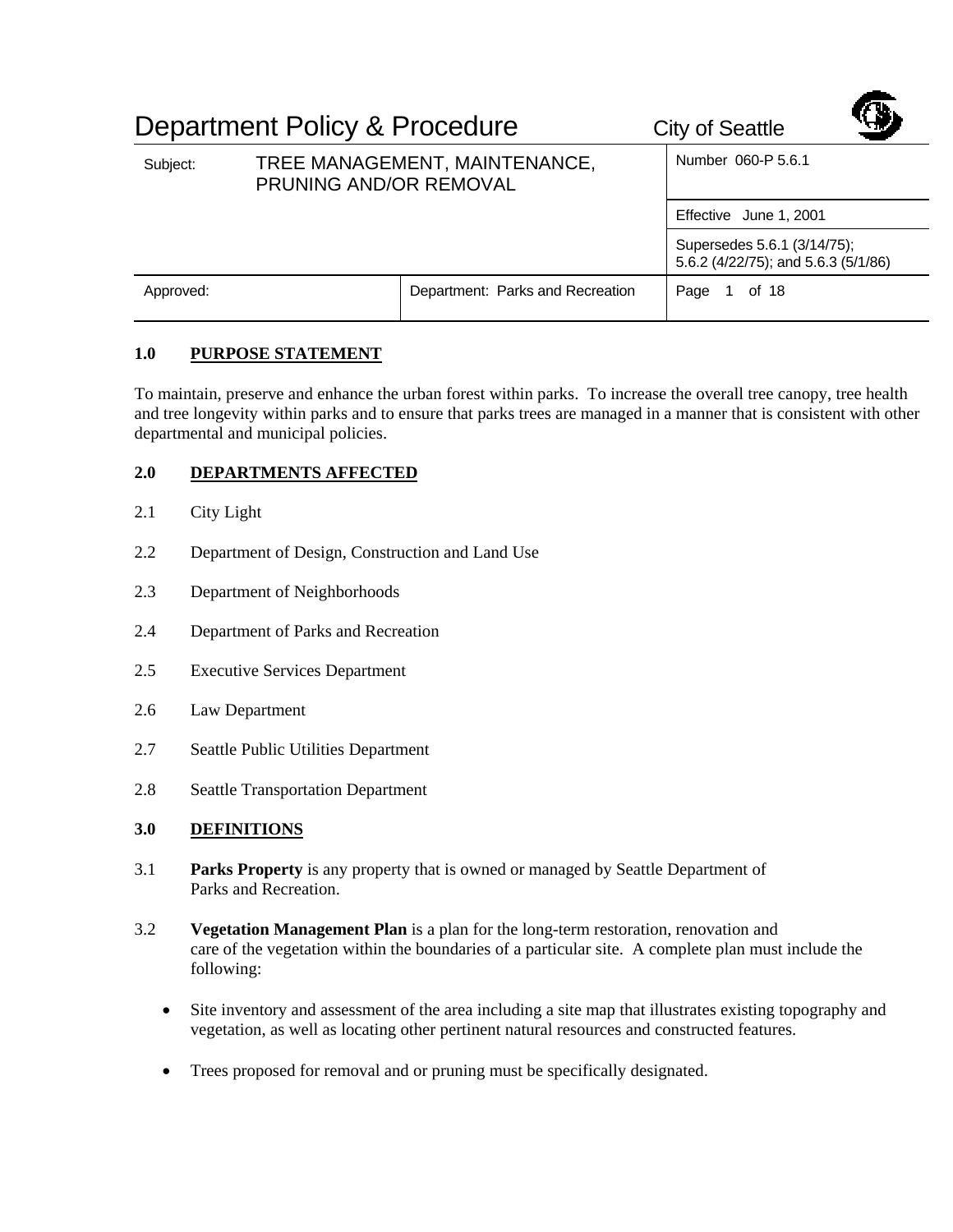- Specific planting design showing species, size and location and any necessary erosion control/slope stabilization methods.
- Public involvement plan, if applicable, in compliance with DPR Public Involvement Policies and Procedures.
- Maintenance plan that includes tasks, frequencies and resources. These may include watering, weeding, mulching, and pruning, etc. It may also include a completed Maintenance Agreement signed by permittee.

For Tree Work Permits, a preliminary vegetation management plan may be submitted with a permit application to define the scope and intent of the request. A complete plan approved by the Superintendent or designee will be required before a permit can be approved. See Section 7, Procedure.

3.3 **Clearing Thresholds\*** are criteria used to help determine whether or not to require a Vegetation Management Plan. The proposed removal of vegetation exceeding the following thresholds is likely to require a plan:

### **In Environmentally Critical Areas:**\*

- Any tree of 6 inches caliper or greater, measured 4.5 feet above the ground; or
- Any combination of trees 1.5 inch caliper, measured at 4.5 feet above ground, which totals a crosssection area greater than 28 square inches or equivalent to a tree cross-section of 6 inches; or
- Any combination of trees or other vegetation covering an area of 750 square feet or more.

### **In areas not designated as Environmentally Critical Areas:**

- The clearing of non-native species that exceeds 1200 square feet, or
- clearing of native species that exceeds 750 square feet, or
- The clearing of a combination of native species and non-native species that exceeds 1000 square feet, or
- The removal of greater than four (4) tree stems with stem calipers six (6) inches or greater, measured 4.5 feet above the ground; or
- Any combination of trees 1.5 inch caliper, measured at 4.5 feet above ground, which totals a crosssection area greater than 112 square inches; or
- The clearing of vegetation is visible from surface roads in the immediate vicinity of the property and exceeds 750 square feet.

\**Consistent with DCLU Director's Rule 3-94*

3.4 **Qualified Arboricultural Professional** is a tree care professional with a minimum of two years experience in the evaluation and care of trees in combination with a professional license or certification that measures minimum competency in relevant subjects, including protection of public health, safety and welfare. Acceptable titles include Certified Arborist, Registered Consulting Arborist, Certified Forester,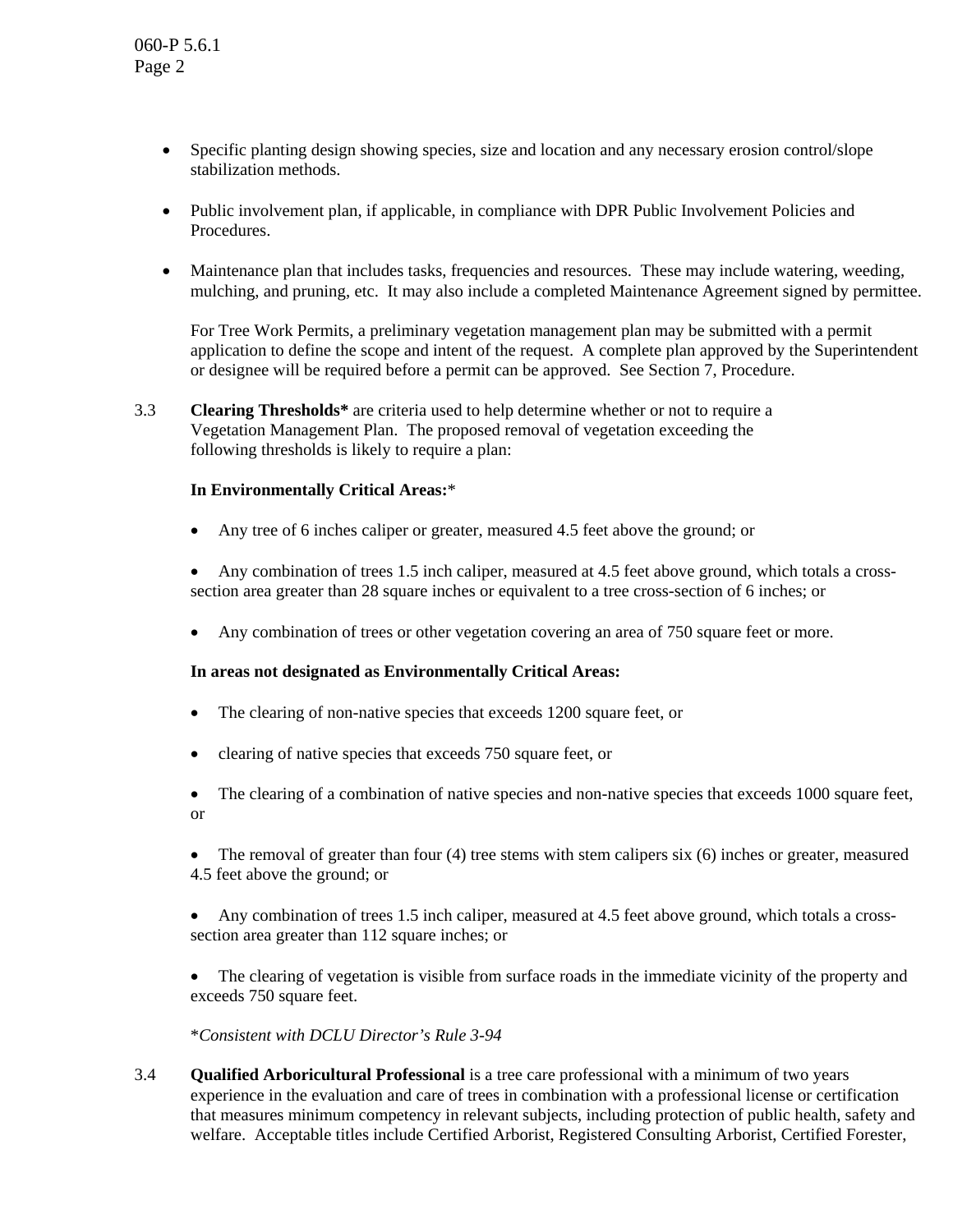and Landscape Architect.

- 3.5 **Developed landscape** is park property that has been graded and/or planted, and contains plantings that are distinct from typical native forest. These landscapes are routinely maintained by park staff for active and/or passive recreational use by the public. Developed landscapes may include, but are not limited to: lawns, athletic fields, boulevards, golf courses including pitch and putt, lawn bowling greens, play areas, squares, places, triangles, swimming beaches and special gardens (Arboretum, Japanese Garden, Kubota Garden, Parson's Garden, Volunteer Park and Conservatory, Woodland Park Rose Garden, and the Zoo.)
- 3.6 **Undeveloped landscape** is park property that contains native or volunteer (self-propagated) plants and is not intended for recreational use except along designated trails. Undeveloped landscapes include any property that was acquired as a "Greenspace" under the City's Greenspaces Policy (1993). Undeveloped landscapes are usually not as intensively maintained as developed landscapes.
- 3.7 **Hazardous Tree** is a tree that can be predicted to fail and has a high probability of striking people or property causing injury or damage.
- 3.8 **Tree failure** is the breaking and falling of a tree or any substantial part of a tree. This does not include falling leaves or fruit.
- 3.9 **Crown cleaning** is the removal of the dead, dying, diseased, crowded, weakly attached, low-vigor branches, and watersprouts from a tree's crown.
- 3.10 **Crown thinning** is the selective removal of branches to increase light penetration and air movement, and to reduce weight.
- 3.11 **Crown restoration** is pruning to improve the structure and appearance of trees which have sprouted vigorously after the upper portion of the tree canopy has been broken, topped or severely pruned.
- 3.12 **Topping** is the removal of the terminal shoot of a tree to a stub or lateral branch that is not sufficiently large enough to assume a terminal role **or** cannot be expected to achieve wound closure to inhibit decay.
- 3.13 **Phase of work** is a specific work activity (clearing, removal, installation, planting, maintenance, etc.) on a specific part of the project site as delineated on the permit documents and/or an appropriately scaled map.
- 3.14 **Invasive exotic vegetation** consists of species of plants that are not native to the Puget Sound basin and exhibit aggressive growth to the exclusion of native or planted landscapes. Examples include, but are not limited to: Himalayan blackberry (*Rubus discolor*), English ivy (*Hedera helix*), English holly (*Ilex aquifolium*), reed canarygrass (*Phalaris arundinacea*), purple loosestrife (*Lythrum salicaria*), and Scot's broom (*Cytisus scoparius*).
- 3.15 **Foliar coverage** is the percentage of the ground surface area with leaf or stem cover vertically above it, measured at a resolution of 1 foot square or finer.
- 3.16 **Mature canopy volume** is the estimated area of foliar coverage (area inside the "dripline") that can be expected from a mature tree of a given species in a particular setting multiplied by the mature height that can be expected from that same tree in the same setting.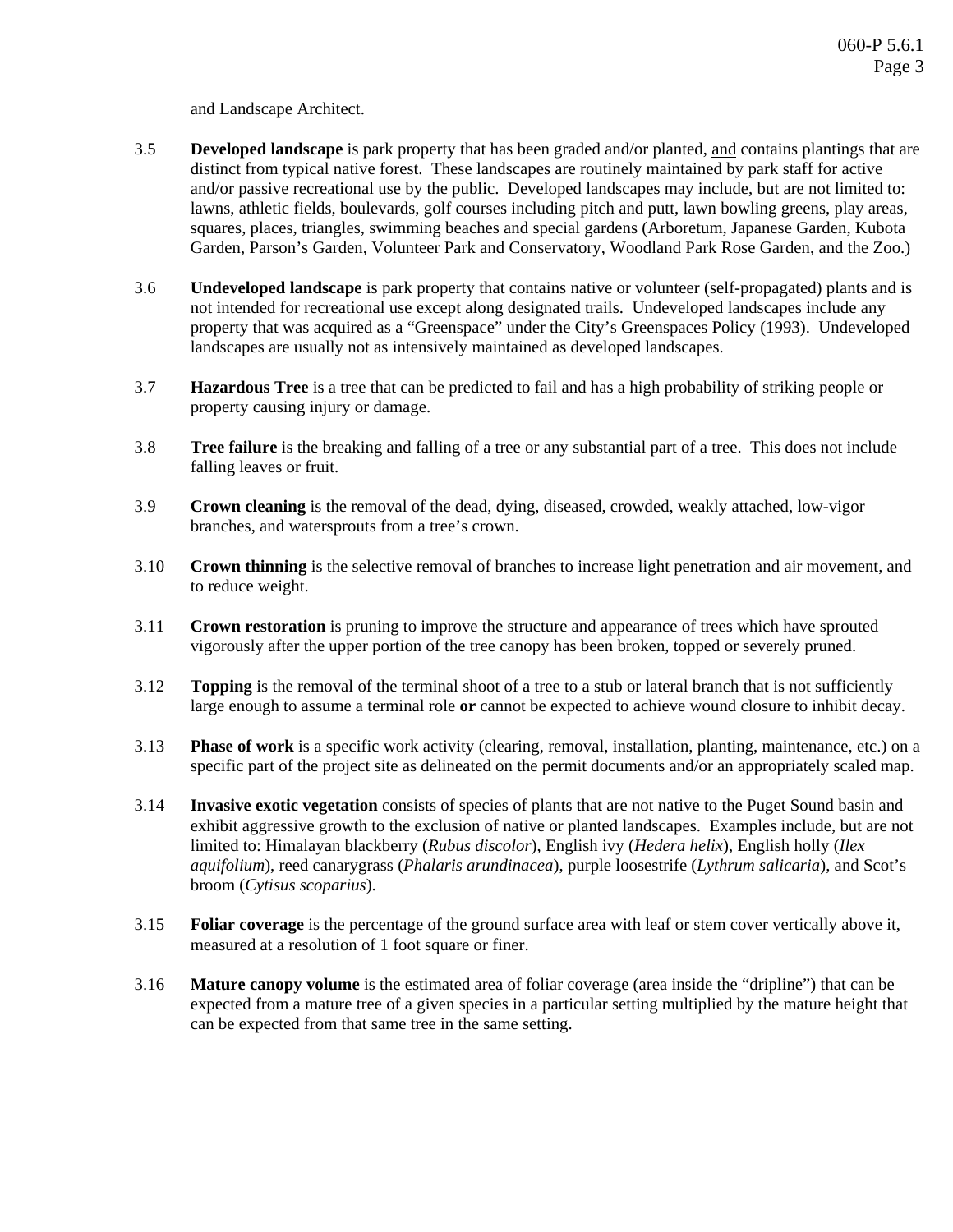# **4.0 POLICY**

- 4.1 **Criteria for Tree and Vegetation Work**: Specific criteria will be established and applied to the removal and/or pruning of trees, shrubs and/or vegetation located in or on park property (see Section 6.5). The criteria will be used to evaluate the overall public benefit of the proposed work. In all cases, safety concerns will receive the highest priority. Priority will be given to limiting removal, increasing forest canopy, and preserving appropriate vegetation on Parks property.
- 4.2 **Hazardous Tree Management**: Public health, safety and general welfare will be maintained through the use of generally accepted professional practices of evaluation and treatment to reduce risks to people and property from hazardous trees. Attention to proper selection, planting and maintenance of new trees will also be pursued to achieve long-term risk reduction. Refer to Section 8 for management criteria.
- 4.3 **Pruning Standards:** The latest pruning standards established by the International Society of Arboriculture will be used in the maintenance of park vegetation.
- 4.4 **Topping Disallowed**: Because "topping" of trees can cause permanent damage by promoting decay, as well as unnatural, dense and weak branching structure, topping will not be practiced or permitted except under special circumstances.
- 4.5 **Tree Retention and Protection during Construction**: Healthy trees on construction sites will be conserved wherever possible. Trees designated for retention will be protected from construction impacts according to Standard Plans and Specifications and Landscape, Horticulture and Urban Forestry Best Management Practices. Planning for construction projects near trees will include resources for arboricultural services in design and construction phases.
- 4.6 **Tree Protection:** The health and physical state of parks trees will be maintained and protected whenever possible. Instances not specifically covered elsewhere in this policy include:
	- 4.6.1 **Conservation of Rare Specimens**: Individual trees that are considered rare because of size, species or historical significance will be given extra protections and consideration for retention.
	- 4.6.2 **Existing Trees That Are Being Impacted by Surrounding Land Uses**: A good faith effort will be made to consider options for changing park use patterns that are damaging trees. Examples: cars parking on tree lawns may be subject to an education and/or enforcement campaign to reverse the damage to the tree roots; pathways causing excessive compaction around tree roots may be relocated if other options are deemed insufficient.
	- 4.6.3 **Diseased or Infested Plants That Pose Risk to Trees**: Whenever possible, action will be taken to effectively decrease risk to other trees from pests and diseases. This may include removal and destruction of affected materials, pesticide treatments and/or alternative cultural practices. Other knowledgeable agencies (Office of Sustainability and Environment, Washington State University Cooperative Extension, Washington State Department of Agriculture) will be consulted as needed.
	- 4.6.4 **Damage, Vandalism and Illegal Cutting**: Whenever possible, action will be taken to investigate and prosecute vandalism and illegal cutting of city-owned trees. Section 18.12.070 of the Park Code makes it illegal for anyone to vandalize or remove vegetation in a park. Compensation for damages will be sought based on the appraised value in accordance with the ISA Guide for Plant Appraisal,  $9<sup>th</sup>$  edition, or successor.
- 4.7 **Tree Replacement**: At least one tree will be planted for every tree that is removed from park property. Replacement tree species will be selected so that overall mature canopy volume will be maintained or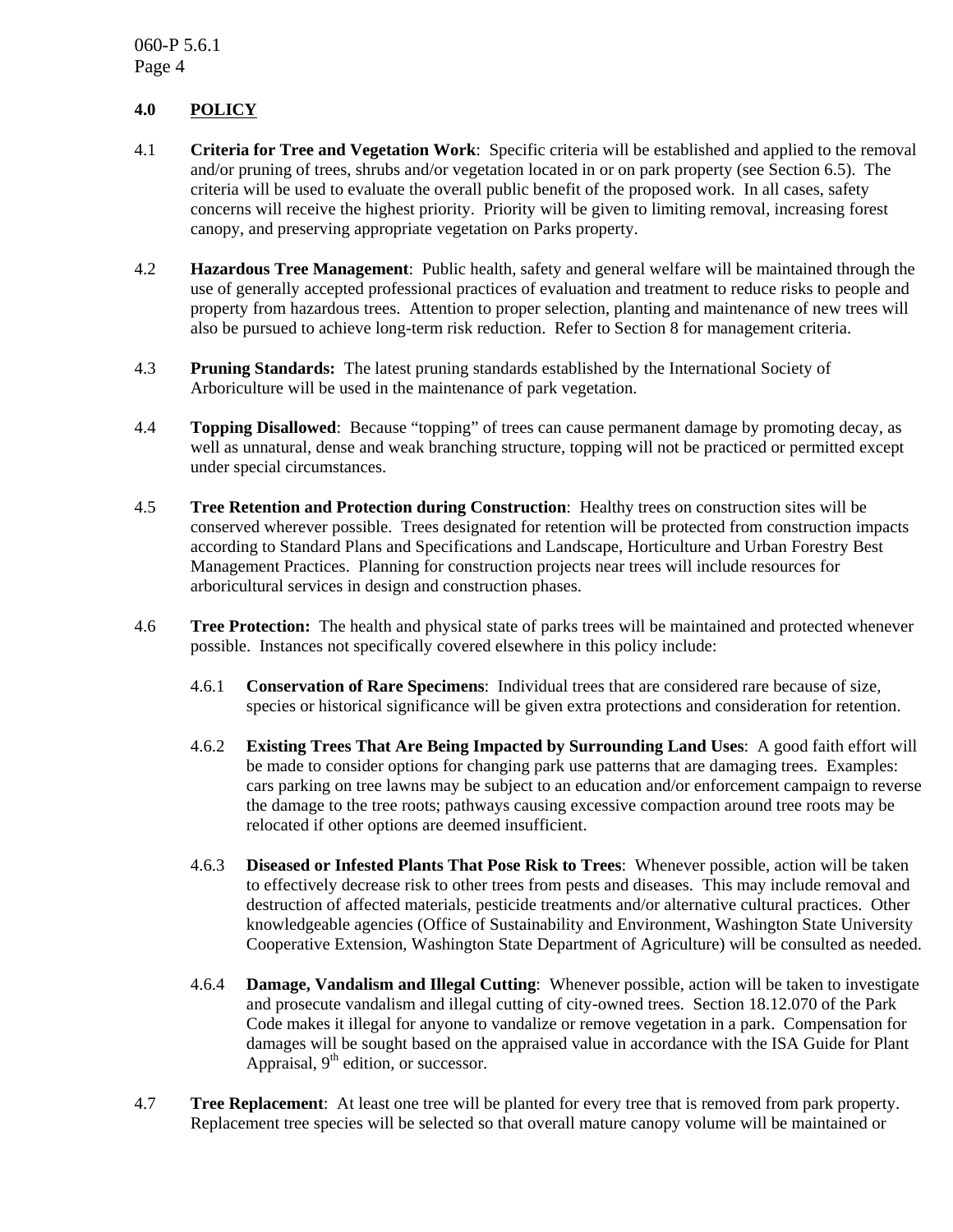increased. It is preferable to plant the replacement tree in close proximity to the original tree's location. Alternately, the replacement tree may be located elsewhere, and this is preferable if local conditions contributed to the previous tree's failure. New locations should be found on the same site or in the same neighborhood at a location of similar or greater value.

- 4.8 **Viewpoints:** Views from designated public view parks and viewpoints will be preserved through maintenance and management of parks vegetation in front of or below the viewpoint. See Section 10.1 Appendix.
- 4.9 **Permits:** Requests for pruning and/or removal of park trees and other vegetation by Seattle residents or property owners will be considered. No trees will be removed solely for private views. Any work related to private views must achieve public benefit beyond the view relief as outlined in Sections 6.4 and 6.5. Requests will be reviewed by criteria established in Section 6. There is no guarantee that permit applications will be approved. Permit fees will be set to fully recover costs for staff to process, administer, monitor and enforce permit agreements. This includes cost recovery for any related public involvement process.
- 4.10 **Vegetation Management Plan:** A Vegetation Management Plan will be required for a park or park area under certain circumstances. A Plan may be required by the Park Horticulturist based on threshold criteria listed in Section 6.5. When a plan is required, it must be approved by the Superintendent or designee before any work may take place.
- 4.11 **Wildlife and Habitat:** Trees and forested areas are recognized as important habitat for native wildlife. Trees and undeveloped landscapes will be managed for wildlife habitat in accordance with the department's Wildlife and Habitat Management Plan.
- 4.12 **Slope Stability:** The relationship of vegetation to slope stability will be a primary consideration in all proposed vegetation management on steep slopes (refer to Section 6.5.4).
- 4.13 **Phasing:** When appropriate, the Department will consider a phased approach to vegetation management actions in order to reduce potential short-term negative aesthetic and/or wildlife habitat impacts associated with such actions (refer to Section 6.5.11).
- 4.14 **Partnerships:** Volunteers and/or community groups will be important partners to achieve objectives for urban forestry. These partnerships may develop through the Department's tree work permit process, as well as through the Department's Forest Restoration and Adopt-a-Park Programs.

## **5.0 RESPONSIBILITY**

### 5.1 **General**

The "responsible party" indicated below will conduct the required "review" by collecting relevant information and presenting it to other appropriate Department and City staff who have responsibilities for the area under consideration. The responsible party will include the Department's relevant geographic division and other parks staff as appropriate in the decision-making process particularly with complex work where community or related interests must be considered. The responsible party will verify that all required permits have been obtained before issuing any approval. In parks that are designated as a City of Seattle landmark or are located in a landmark or special review district, the responsible party will verify that a Certificate of Approval from the respective board or commission was issued, if required.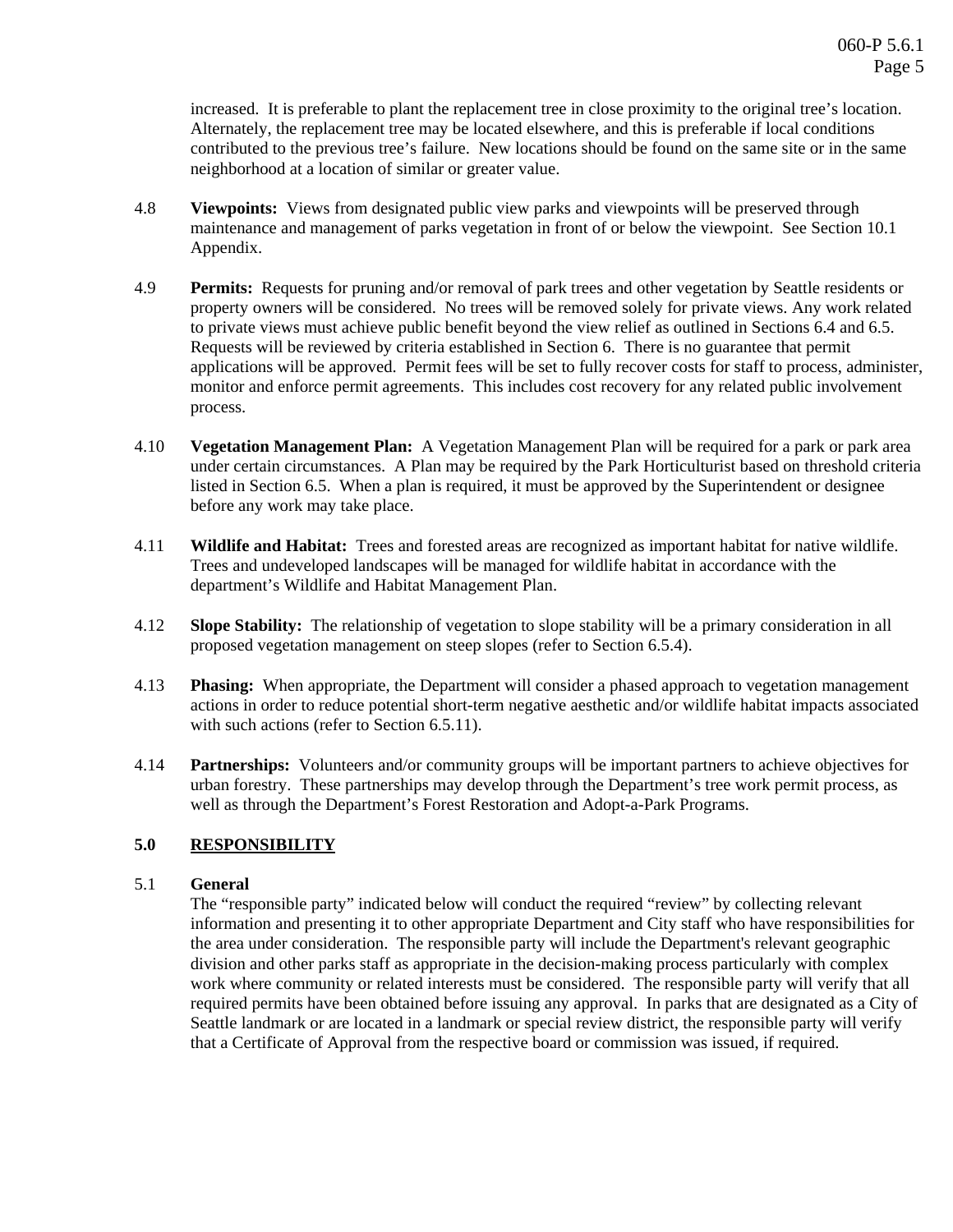### 5.2 **Removal of Trees:**

It will be the responsibility of the Department's Senior Urban Forester or designated representative to review and approve all action taken relevant to the removal of trees from all park properties.

5.2.1 It will be the responsibility of the Senior Urban Forester or designated representative to post notices regarding the proposed removal for trees that are a prominent feature of the park landscape unless they are rated high hazards.

### 5.3 **Pruning of Trees and Shrubs**:

- 5.3.1 It will be the responsibility of the Senior Urban Forester or designated representative to review and approve all actions taken relevant to the pruning of trees and shrubs that require climbing and/or the use of an aerial bucket truck.
- 5.3.1 It will be the responsibility of the Senior Gardener designated for the specific site to review and approve all action taken relevant to the pruning of trees and shrubs that do not require climbing and/or the use of an aerial bucket truck.

#### 5.4 **Planting of Trees, Shrubs, and Other Vegetation:**

- 5.4.1 It will be the responsibility of the Senior Urban Forester or designated representative to review and approve proposed planting or replanting in undeveloped landscapes. If a Vegetation Management Plan is required, see Section 6.5.
- 5.4.2 When a plan or design is proposed, it will be the responsibility of the Landscape Architect designated for the specific site to review and approve all action taken relevant to the planting of trees, shrubs, and other vegetation in developed landscapes or in undeveloped landscapes adjacent to other public infrastructure. If a Vegetation Management Plan is required, see Section 5.11.
- 5.4.3 It will be the responsibility of the Senior Gardener designated for the specific site to review and approve all action taken relative to the planting of trees, shrubs, and other vegetation for routine replacement and renovation in developed parks when there is no plan or design.
- 5.4.4 It will be the responsibility of the Park Horticulturist or designated representative to decide if a Vegetation Management Plan will be required. See Section 6.5.
- 5.4.5 It will be the responsibility of the Senior Urban Forester or designated representative to ensure that a proposed Vegetation Management Plan includes the proper elements and has been subject to the appropriate departmental and public review as well as the appropriate coordination with other affected agencies and property owners.
- 5.4.6 It will be the responsibility of the Superintendent of Parks and Recreation or designee to approve all Vegetation Management Plans.

#### 5.5 **Construction around Trees:**

5.5.1 It will be the responsibility of the Senior Urban Forester or designated representative to review and approve all construction activities around existing trees in all park properties.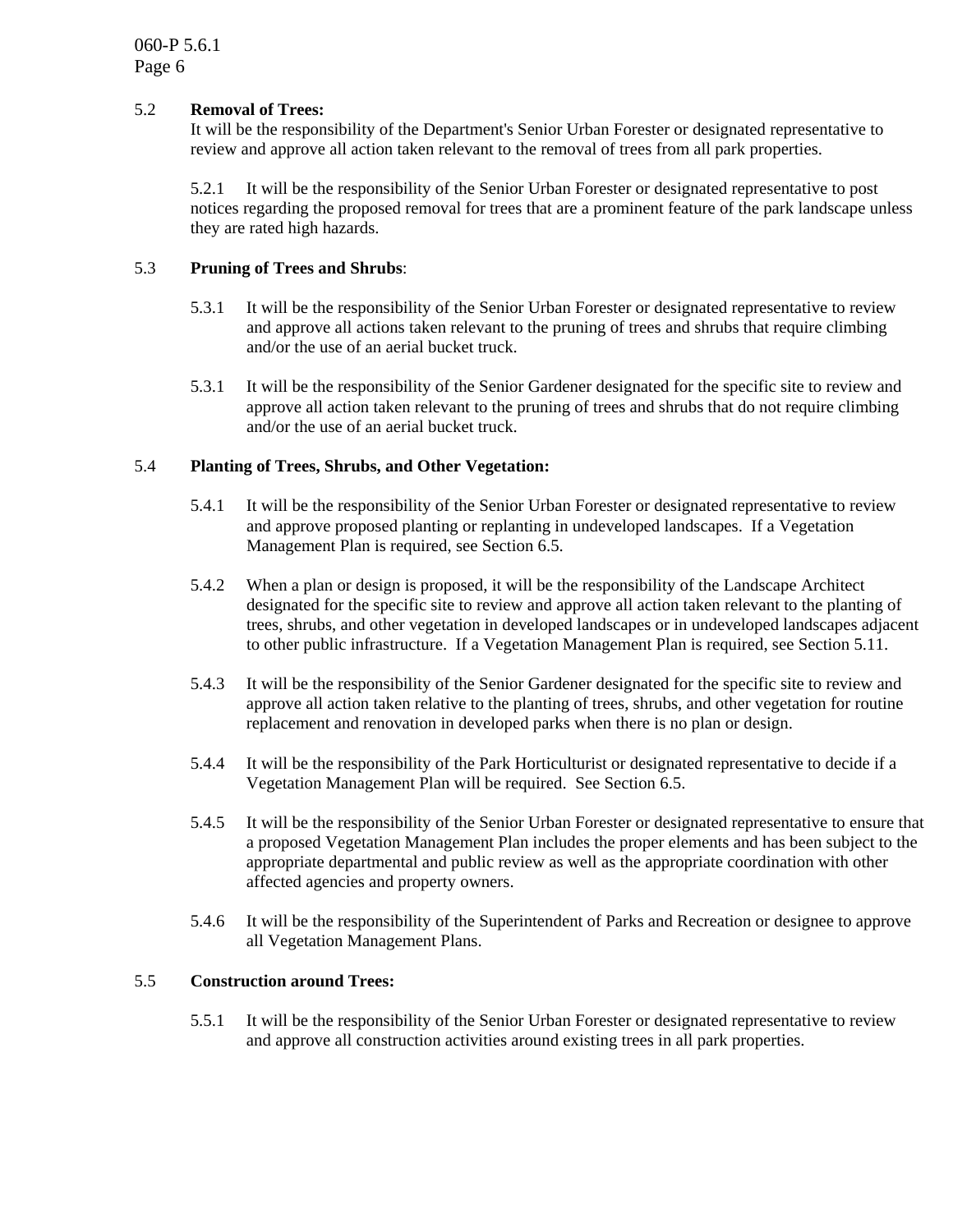- 5.5.2 It will be the responsibility of the Project Manager or Construction Crew Chief to consult with the Senior Urban Forester or a qualified arboricultural professional to assess the potential for tree preservation on a construction site during project planning.
- 5.5.3 It will be the responsibility of the Project Manager or Construction Crew Chief to consult with the Senior Urban Forester or a qualified arboricultural professional to ensure standard tree protection practices and departmental Best Management Practices are properly utilized during construction activities.

### **5.6 Tree Protection:**

5.6.1 It will be the responsibility of the Senior Urban Forester to take actions to protect existing Park trees that are at risk for damage, including the instances described in Section 4.6. It will be the responsibility of the Senior Urban Forester or designated representative to determine what correction or compensation can be made for tree damage that has occurred.

#### **6.0 CRITERIA FOR DEPARTMENTAL ACTION**

- 6.1 Trees, shrubs, and vegetation that will be considered for **REMOVAL** will include:
	- 6.1.1 Hazard trees which pose substantial risk to the park users, adjacent properties or park facilities.
	- 6.1.2 Trees, shrubs and vegetation which are dead, dying, or diseased.
	- 6.1.3 Trees, shrubs and vegetation which create visibility problems (sight line) near roadways, bikeways and service access areas and may contribute to unsafe conditions to park users will be removed to a point where public safety is insured.
	- 6.1.4 Removal from properties being improved or developed under an approved design, but with prior consideration to retention given whenever possible (see Section 4.5).
	- 6.1.5 Trees shrubs, and vegetation that may interfere with a designated public viewpoint as designated in Section 10.1.
	- 6.1.6 Trees that block trails, drains or otherwise obstruct the use and function of park infrastructure elements..
	- 6.1.7 Trees on sites that were overplanted by design or are crowded from natural competition. As the landscape grows, the Senior Urban Forester may selectively remove trees on a site to maintain spacing for optimal tree growth and function.
	- 6.1.8 Trees in undeveloped landscapes as part of forest management to create light gaps, snags or other restorative features.
	- 6.1.9 Requested removal by a Seattle property owner. Certain requirements and criteria must be met in order to qualify for removal. See Section 6.4. Such requests do not obligate the Department to remove or allow removal of any trees, shrubs, and/or vegetation.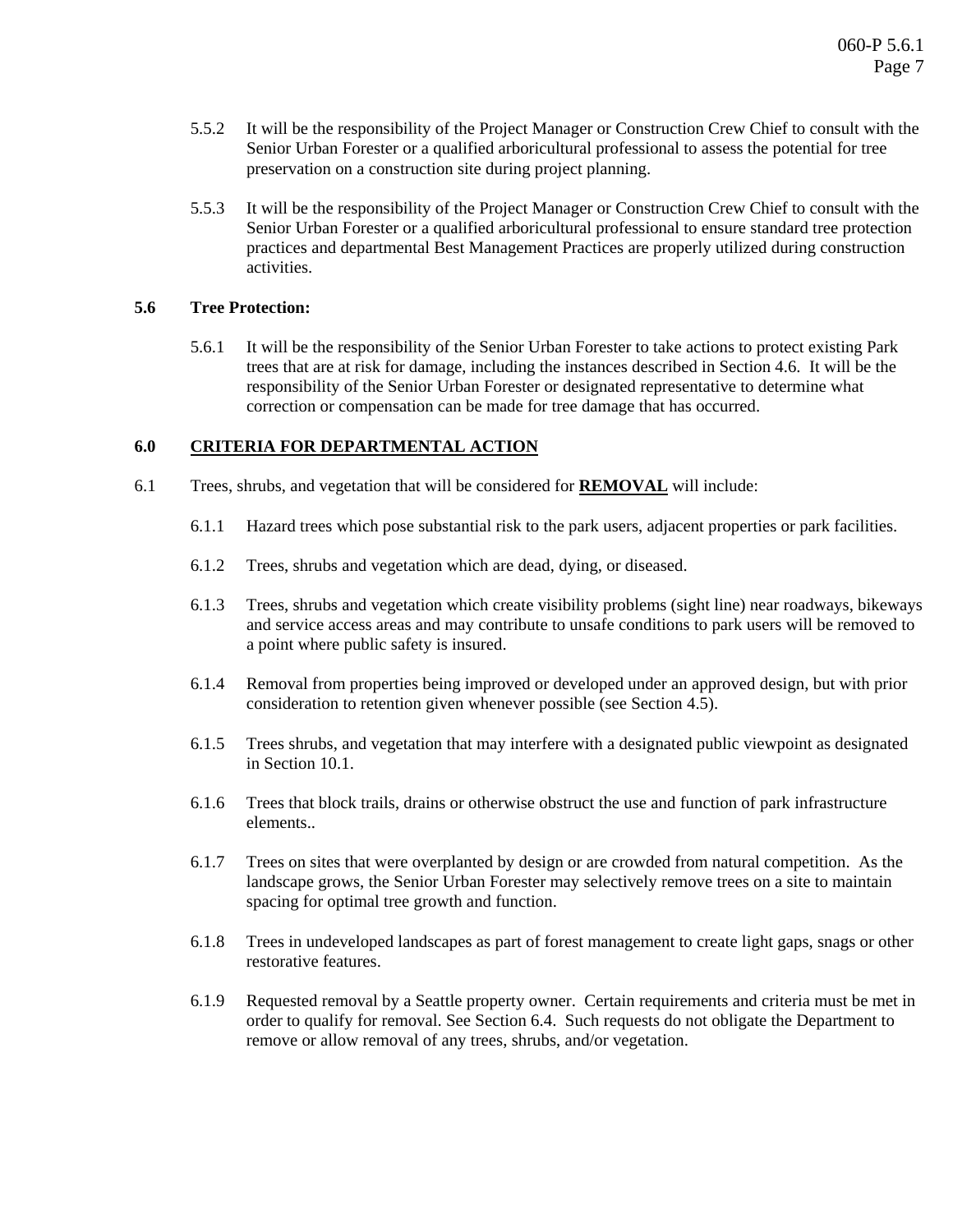- 6.2 **REPLACEMENT PLANTINGS** will be undertaken to mitigate effects of vegetation removal and to reestablish the landscape and increase overall mature forest canopy. Vegetation Management Plans will be required under the conditions outlined in Section 4.10 and will be subject to the definitions of Sections 3.1 and the objectives of Section 6.5.
- 6.3 Trees, shrubs, and vegetation that will be considered for **PRUNING** will include:
	- 6.3.1 Park areas identified as places of illegal or inappropriate activity in order to improve general visibility and increased police surveillance.
	- 6.3.2 Dead, dying, and diseased sections to improve the health, and appearance of the tree and to prevent accidents.
	- 6.3.3 Removal of lower tree limbs to a height of 8 feet for pedestrian clearance and 14 feet for vehicular clearance on boulevards and parkways.
	- 6.3.4 General park pruning for clearance to prevent injuries and facilitate maintenance.
	- 6.3.5 Pruning for clearance around street and security lights.
	- 6.3.6 Pruning by City Light Department and Metro Transit, *subject to advance notice and assurance of least damage to aesthetic value*.
	- 6.3.7 Pruning back for authorized passage on service roads, walkways and paths.
	- 6.3.8 Pruning for crown cleaning, crown thinning, and crown restoration.
	- 6.3.9 Pruning for public viewpoints as designated in Section 9.1.
	- 6.3.10 Requested pruning by a Seattle property owner. Such requests do not obligate the Department to prune trees, shrubs, and/or vegetation. See Section 6.4.
- 6.4 **PERMITS**: Consideration will be given to requests made by a Seattle property owner for pruning, and/or removal, of trees, shrubs, and vegetation on park property including, but not limited to, open space, undeveloped landscapes, greenbelts, and boulevards. Such requests will be reviewed by the Senior Urban Forester or designated representative. Overall public benefit of the proposed work will be evaluated by the Senior Urban Forester, including, but not limited to the following criteria:
	- 6.4.1 The purpose for which the property was acquired by the City.
	- 6.4.2 Historical background of the property.
	- 6.4.3 Current use and function of the property.
	- 6.4.4 Proximity to overhead power lines and other utilities.
	- 6.4.5 The condition, value, type and amount of the vegetation.
	- 6.4.6 The aesthetic and biological impacts of pruning or removal on the vegetation.
	- 6.4.7 The potential for replacement with more desirable vegetation.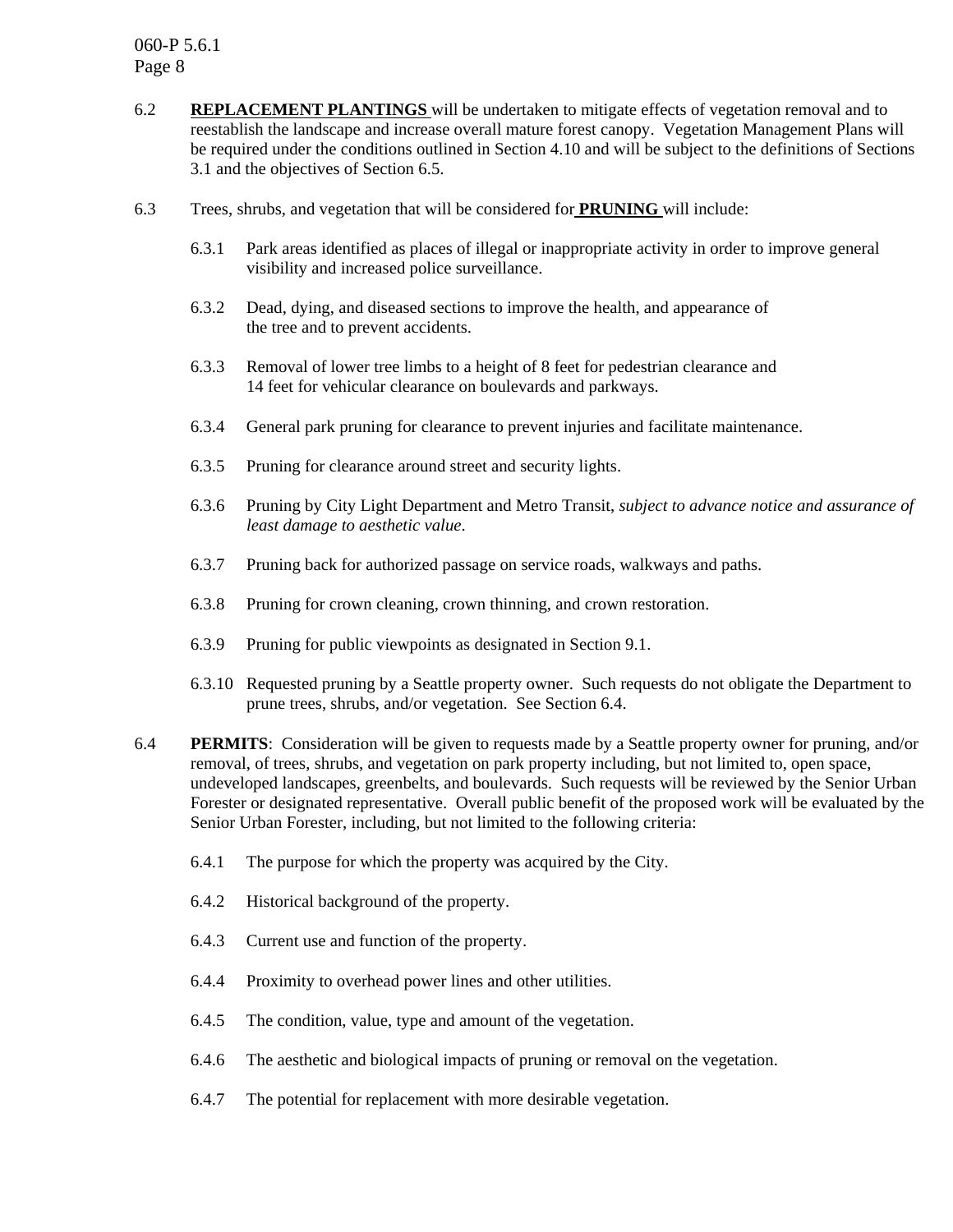- 6.4.8 The potential impacts on Department's maintenance workload.
- 6.4.9 The potential impacts on the aesthetic quality of the surrounding area.
- 6.4.10 The potential impacts on the symmetry of the street, boulevard, or way.
- 6.4.11 Potential environmental impacts on soils, slope stability, water quality, native wildlife, and wind exposure.
- 6.4.12 Consistency with the standards of Environmentally Critical Areas policies and regulations.
- 6.4.13 Special consideration for native vegetation in undeveloped landscapes.
- 6.4.14 Special consideration for unique varieties, vegetation of great age, rare vegetation, or vegetation of horticultural or historical significance.
- 6.4.15 The potential increase to overall forest canopy .
- 6.5 **VEGETATION MANAGEMENT:** Vegetation Management Plans will be required for certain projects and permits based on the threshold criteria listed below. Proposed Vegetation Management Plans will be evaluated for public process and content to achieve the following performance criteria and management objectives. Not all items will be applicable for all situations.

### 6.5.1 **Threshold Criteria**

- **Clearing Thresholds:** Does the scope of work exceed established clearing thresholds?
- See Section 3.3.
- **Compliance with Departmental Policy**: Does the scope of work comply with departmental policy?

• **Enhancement Potential**: Does the scope of work have the potential to achieve enhancement of the vegetation resource for public benefit, specifically with regards to policies presented in Section 4 concerning tree protection, tree replacement, wildlife habitat, slope stability, and partnerships. Does the scope of work have the potential to achieve management objectives listed below?

### 6.5.2 **Performance Criteria**

- **Completeness:** The plan must be complete, including all elements in Section 3.1.
- **Adequacy of detail:** The plan must show a level of detail so that exact trees and vegetation designated for work can be identified in the field with the information provided in the plan. The plan must detail what activities will happen where and in what time frame.
- **No unacceptable element:** The plan must not contain any element that is contrary to departmental policy, applicable laws or best management practices.
- **Application process followed:** The plan must demonstrate that all required steps of the planning and review process were followed thoroughly, including procedures required under the department's Public Involvement Policies and Procedures.
- **Adequacy of resources to complete the project:** the plan must describe what resources are required to complete the project, which are currently secured, and how other resources will be secured to meet the plan's timelines.

## 6.5.3 **Management Objectives**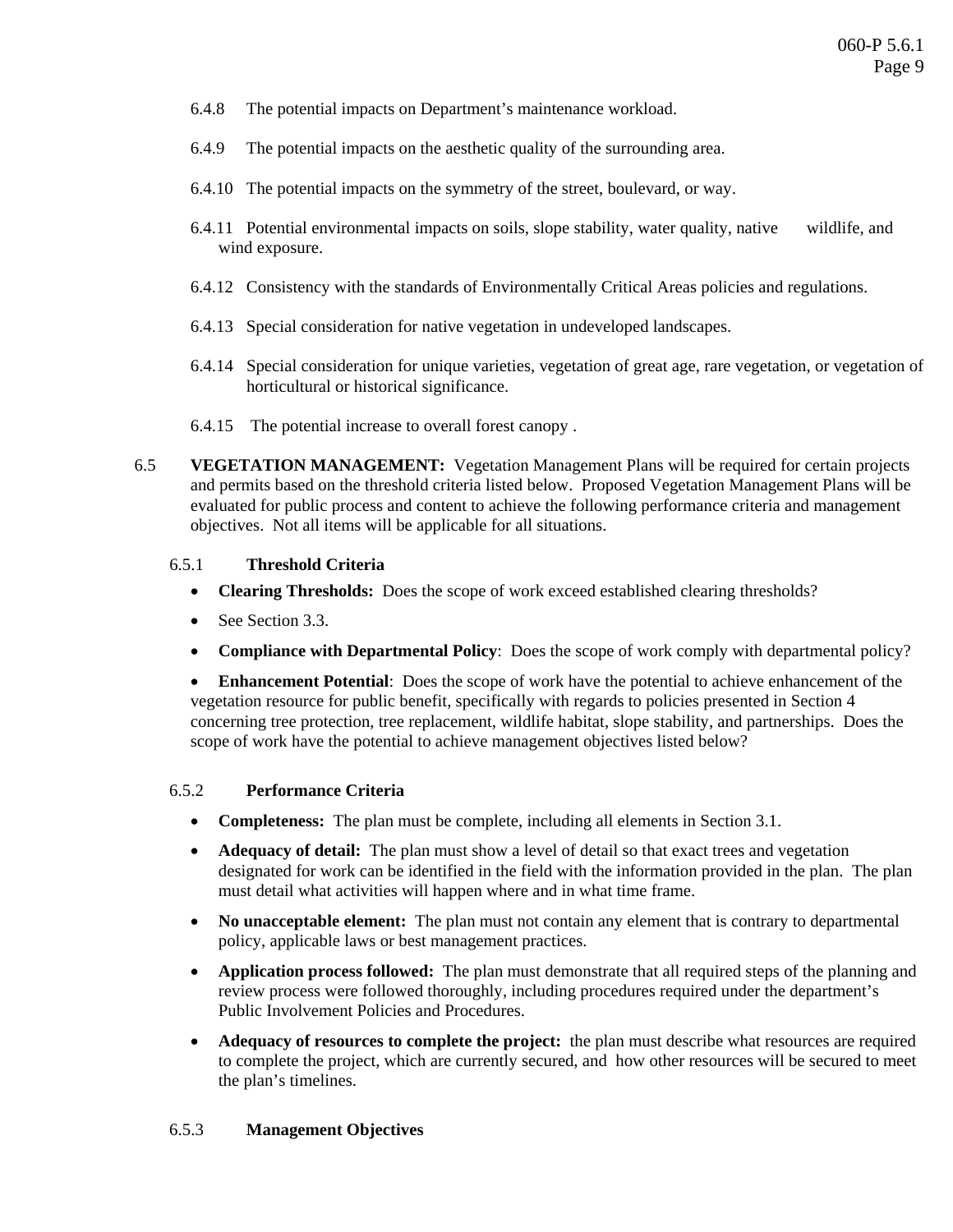- **Extent of Vegetation Management:** The area considered for vegetation management shall consider site conditions and the adjacent landscape makeup so as to avoid fragmenting the appearance and ecological function of the overall landscape.
- **Phasing of Vegetation Management:** For projects exceeding clearing thresholds, wholesale tree removal should be limited in area, unless public safety would be compromised to do so. Where a large number of removals are anticipated, they should be phased over several years, and/or done selectively to lessen aesthetic and wildlife impacts. Replacement of trees and other vegetation (see Sections 6.5.20 and 6.5.21) will be done concurrently with removal work to ensure timely reestablishment of vegetative canopy.
- **Public Safety**: All trees in an area being considered for Vegetation Management will be evaluated for safety by a qualified arboricultural professional. Remedy for any unacceptable hazards will be included in the Vegetation Management Plan.
- **Soil and Water Conservation:** All proposed vegetation work will meet or exceed the specifications of City of Seattle Construction Best Management Practices Manual. In addition, the following criteria should be met. Selective clearing should be employed wherever possible to retain desirable vegetation. Phases of work should be scheduled to minimize the amount of time any area remains unvegetated. Site access should be planned on existing trails or along defined travel corridors to prevent widespread trampling and soil compaction in work areas. Mulch, geotextile fabric or other surface treatment should be utilized to insure that no bare mineral soil is left exposed after site work is completed.
- **Potential Slide Areas**: Vegetation Management Plans in potential slide areas will be reviewed by a licensed geotechnical engineer prior to approval. Current map information available from City of Seattle's Department of Design, Construction and Land Use should be used to evaluate individual locations.
- **Historical and Design Considerations:** A Vegetation Management Plan will describe the historical context of the site, including the existence of any adopted landscape design for the area under consideration. If an adopted design does exist, the Vegetation Management Plan will adhere to the design, or the plan may need to be considered for revision. For parks that are designated as a City of Seattle landmark or are located in a landmark or special review district, the responsible party will verify that a Certificate of Approval has been obtained from the respective board or commission.
- **Habitat Improvement**: Vegetation Management Plans should improve wildlife habitat, as recommended in the Department's Wildlife and Habitat Management Plan. The Park Horticulturist may require involvement of a wildlife biologist in plan development.
- **Limiting Canopy Reduction:** The number and extent of work areas that lower canopy heights or reduces canopy coverage will be limited so as to avoid widespread loss of native forest structure, which typically consists of trees that achieve closed canopy in excess of 100 feet of height. Furthermore, canopy reduction areas should be located so as not to fragment existing habitat areas. Mitigation and planting will be required to match or exceed the loss of mature canopy. Exceptions to this will be made for designated public viewpoints.
- **Native Vegetation**: Native vegetation, especially conifers, are considered preferable for undeveloped landscapes. Exceptions to this may be made where disease or other environmental factors make reestablishing exclusively native vegetation problematic. A list of native plant species can be found in the Department's Wildlife and Habitat Management Plan. This list is not comprehensive.
- **Control of Invasive Exotic Vegetation**: Areas that contain significant amounts of invasive exotic vegetation should be aggressively managed to reduce or eliminate these populations. Once they are controlled, competitive plantings should be established to provide defense against reinvasion.
- **Retention of Vegetation:** Recognizing the value of established trees and the cost of reestablishing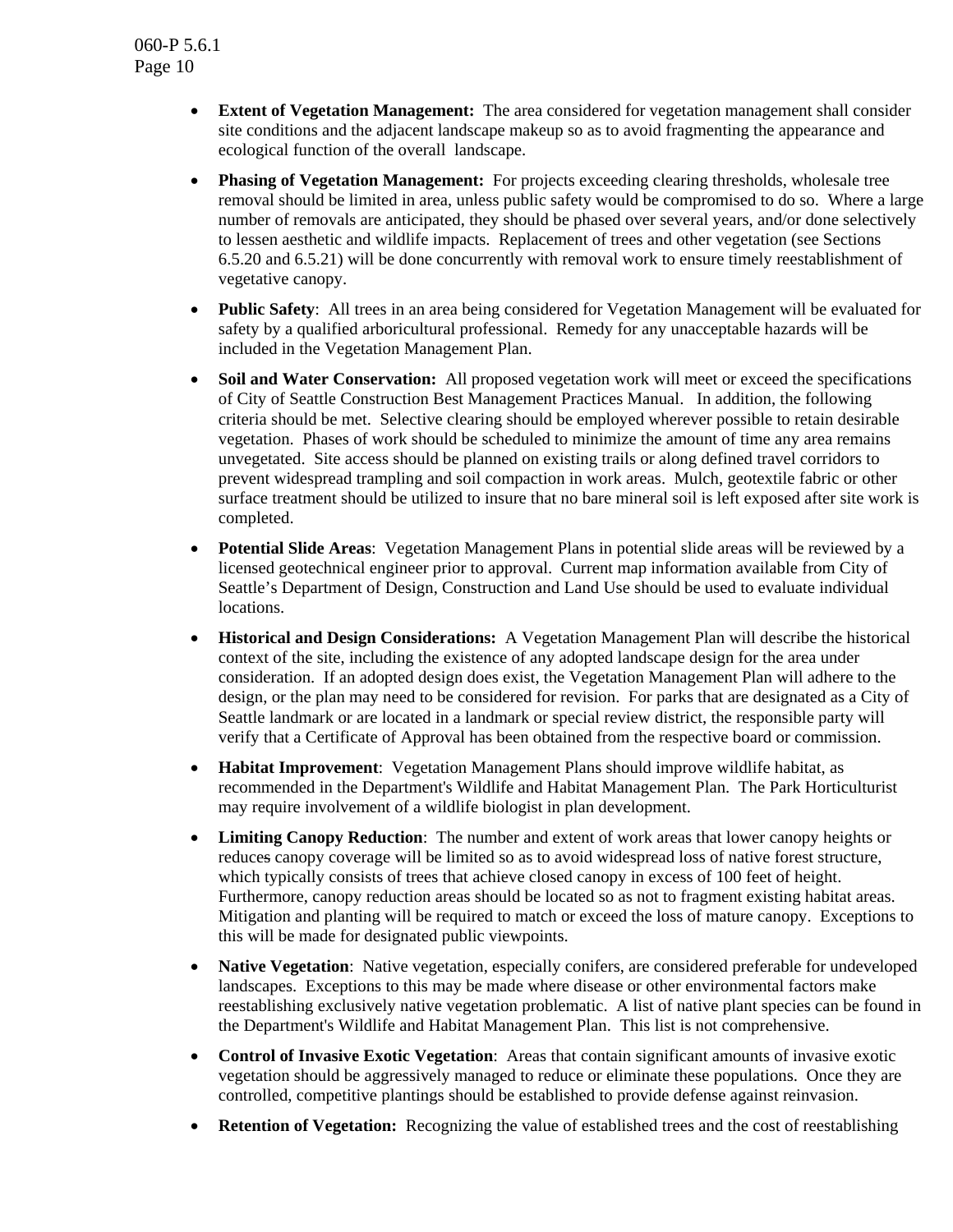vegetation, projects should retain and protect all vegetation not scheduled for removal. Exceptions to this will be made for areas excessively infested with invasive exotic species. Special consideration will be given for unique varieties, vegetation of great age, rare vegetation, or vegetation of horticultural or historical significance.

- **Replacement of Trees**: At minimum, each tree that is removed will be replaced by planting another tree close to the original location. Tree species selection and numbers will be required to meet or exceed the loss of mature canopy proposed by the project. Where large trees are removed, the Senior Urban Forester may require several trees to be planted to replace each tree removed. The replacement tree will be of the same species, unless cultural (e.g. promoting natural succession) or design (e.g. death was a result of poor original selection) considerations are strong indications for another species. If an adopted landscape or vegetation plan exists for the site, its recommendations for replacement species and locations will supplement the site conditions as selection criteria.
- **Replacement of Vegetation**: At a minimum, an area where vegetation has been removed will be replanted with mixture of woody and herbaceous plant species well adapted for the site conditions so as to achieve 100% projected foliar coverage within four years of planting. If an adopted landscape or vegetation plan exists for the site, plants that it specifies will be utilized if the existing site conditions are conducive to their growth.
- **Maintenance:** The landscape that ultimately results from Vegetation Management will be designed to minimize long-term maintenance requirements. A Vegetation Management Plan will identify all maintenance resources needed to establish and maintain the landscape until it achieves the intended results. Existing Departmental maintenance resources will not be impacted by Vegetation Management unless funding sufficient for the additional work is provided.

## **7.0 PROCEDURE FOR TREE WORK PERMIT:**

The following procedures are for Seattle Parks and Recreation Tree Work Permits only. The following does not include procedures for other Department permits or permits that may be required by other agencies for a project.

- 7.1 Requests by Seattle residents or private property owners for the removal or pruning of trees located within or on parks and recreation property are subject to the procedures listed below. Requests by public agencies for the removal or pruning of park trees will be considered by the Senior Urban Forester, and may be subject to some or all of the procedures outlined below.
- 7.2 Obtain written comment from affected neighbors and/or property owners. Since each request will be considered on its own merit, the scope of required survey will be determined by the Senior Urban Forester, but will, at minimum be all properties within 300 feet of the area of work. Applicants are encouraged to involve neighbors and interested citizens in all phases of the plan development to facilitate a positive outcome for the public involvement process.
- 7.3 Submit an application for a permit, comment from neighbors, and a preliminary Vegetation Management Plan (if required by Section 4.10), to the Senior Urban Forester, to prune or remove any tree, shrub, and or vegetation.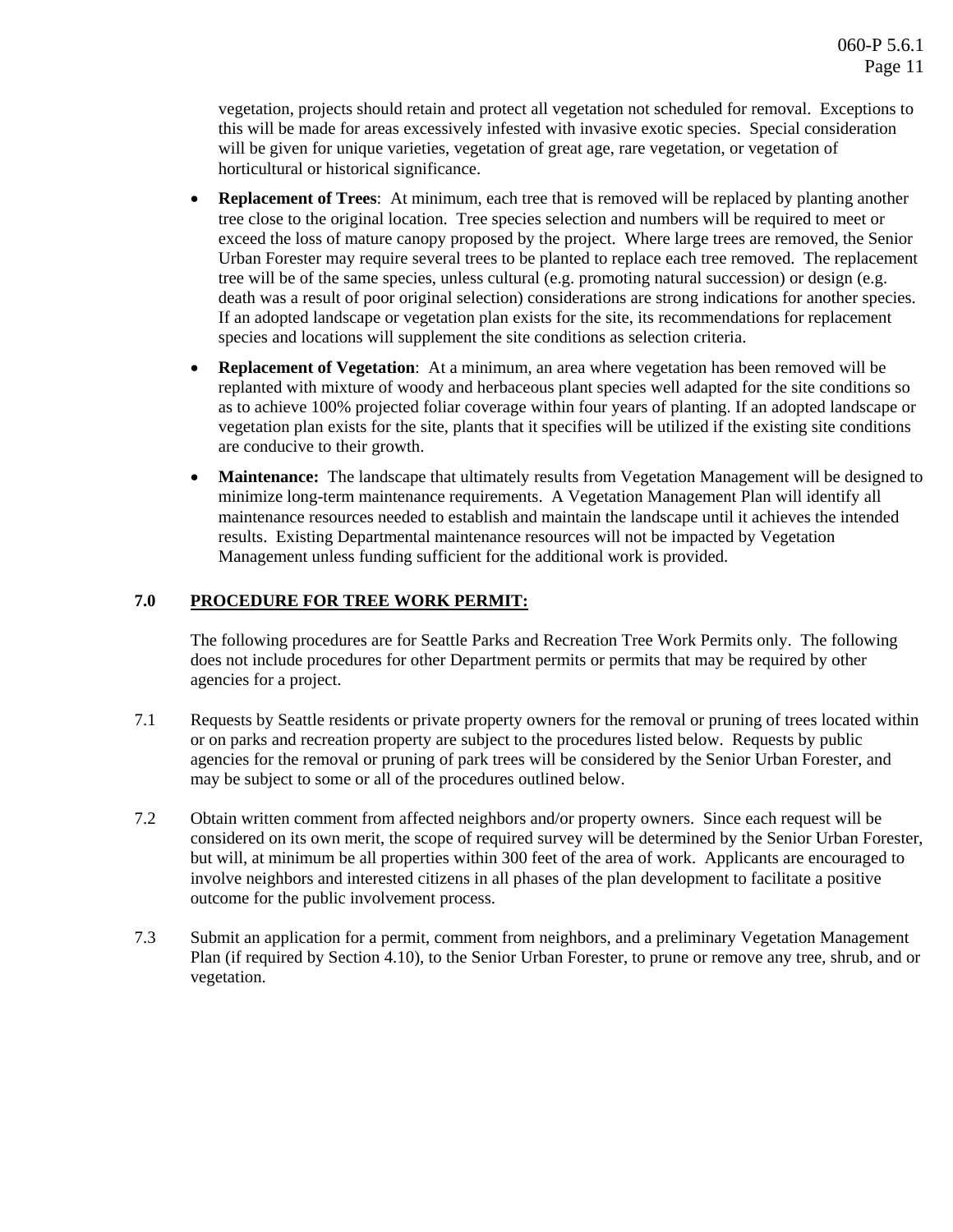- 7.4 Meet with the Senior Urban Forester or designated representative on the site, after submitting the permit application, to indicate which trees, shrubs and vegetation are involved, and to determine that such pruning or removal does not adversely affect the area.
- 7.5 Submit a complete Vegetation Management Plan (if required under Section 4.10). The plan must be submitted to the Senior Urban Forester for approval by the party requesting pruning and/or removals.

### 7.6 **Response**

- 7.6.1 The Senior Urban Forester will review the permit application and supporting materials and submit a written response to the applicant.
- 7.6.2 If necessary, the applicant will revise the application and resubmit to the Senior Urban Forester.
- 7.6.3 The Senior Urban Forester may accept or reject a revised application. If the application is accepted, it is not approved until the applicable procedures in Section 7.3 are completed.

### 7.7 **Permit Decision**

- 7.7.1 The proposed project may be subject to a public involvement process in accordance with the Department's Public Involvement Policy. (If it is not required, proceed to Section 7.4) Citizens, groups and organizations affected by the proposed changes must be included in the development of the plan. The applicant will be responsible for notification. At a minimum, standard signs must be posted at the proposed project site and the local community organization (e.g. Neighborhood or Community Club or Council) must be contacted and allowed input regarding the plan. Written comment from the local community organization is required as part of the Vegetation Management Plan. If the proposed project exceeds thresholds outlined in the Public Involvement Policy, a public meeting will be required. A public hearing with the Board of Park Commissioners may also be required.
- 7.7.2 The Senior Urban Forester will issue a report of the results of the public involvement process.
- 7.7.3 The report will be used as part of any Public Involvement Process.
- 7.7.4 For requests involving Vegetation Management Plans, such plans must be reviewed and approved by the Superintendent of Parks and Recreation or designee.
- 7.7.5 If the request is approved, the Senior Urban Forester will draft a permit for the proposed work to the applicant. This permit will be signed and sent to the applicant on submission of a signed maintenance agreement, payment of the applicable permit fees, and deposition of project funds into an escrow account with the City of Seattle.

### 7.8 **Execution**

- 7.8.1 A starting and completion date for each phase of work will be set by mutual agreement of the permittee and Senior Urban Forester, which will be stated in the permit and compliance therewith will be required.
- 7.8.2 The permittee will submit the permit fees as set forth in the Department of Parks and Recreation Fees and Charges (current edition). The permittee will submit a *bona fide* bid for the permit work, for the life of the permit, from a qualified, insured and bonded tree service firm with an *International Society of Arboriculture Certified Arborist* performing and/or supervising the work. The permittee will deposit the full amount of the bid cost into an escrow account with the City of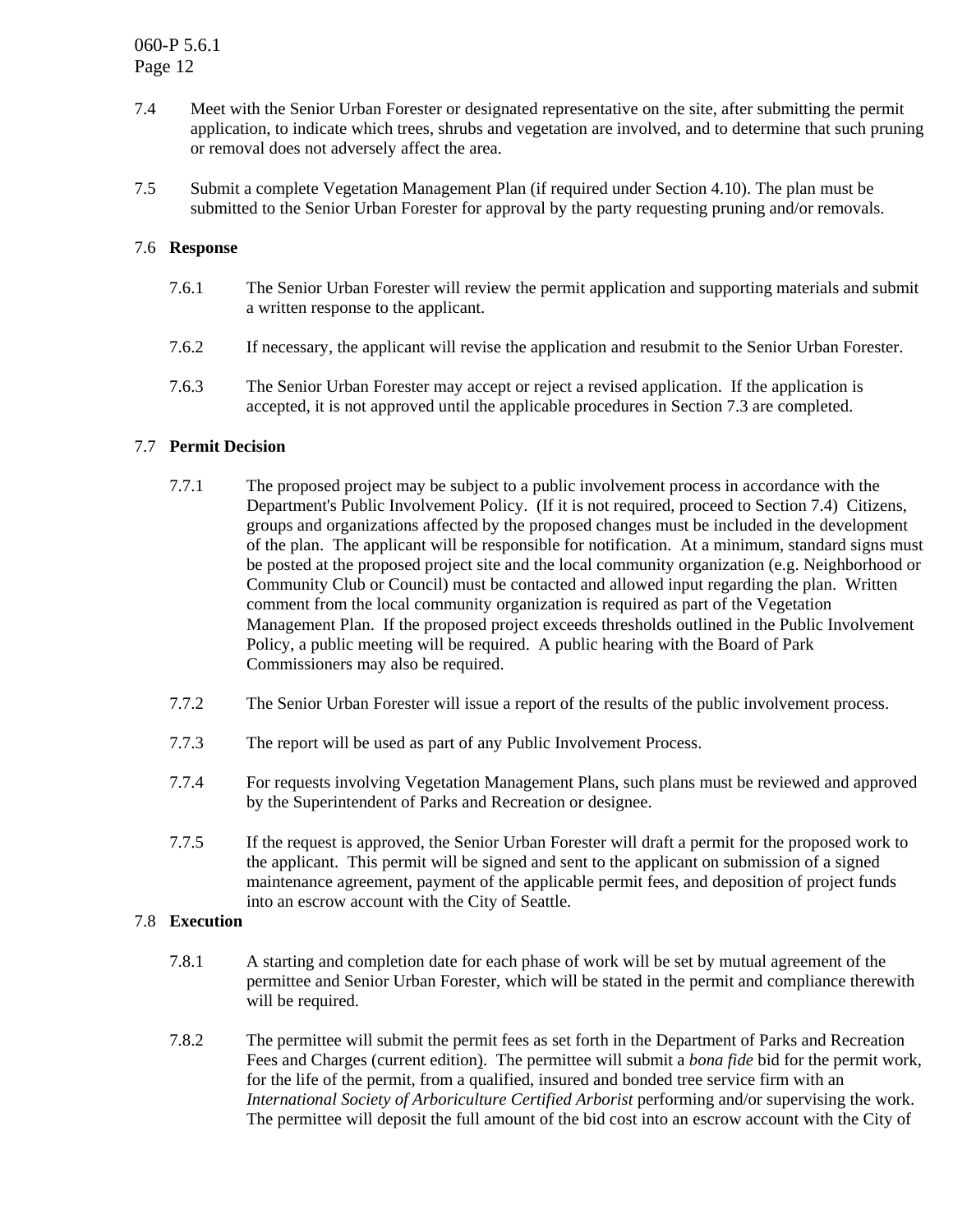Seattle to be managed by the Senior Urban Forester. An escrow agreement outlining the conditions of the escrow account will be drafted by the City and signed by the permittee and Senior Urban Forester.

- 7.8.3 Acceptable proof of insurance for the performing tree service firm must be submitted, naming the City of Seattle as additional insured by endorsement, in amounts specified by the City's Risk Manager. The insurance must be approved by the City's Risk Manager and notice of approval received by the Department's Office and Accounting Supervisor before the permit will be issued. Those companies that regularly do business with the City of Seattle will not be required to submit individual insurance for each occurrence providing that a current proof of insurance is on file with the City's Risk Manager.
- 7.8.4 The permittee will perform all tree work *at no expense to the City* by a qualified, insured and bonded tree service firm with an *International Society of Arboriculture Certified Arborist* performing and/or supervising the work. All pruning must meet departmental standards, and all work is subject to inspection and acceptance by the Senior Urban Forester or designated representative.

### 7.9 **Inspections**

- 7.9.1 The Senior Urban Forester or designee may inspect a work site at any time and may issue a stop work order for any work being performed that is not consistent with the permit requirements and the standards referenced herein.
- 7.9.2 The permittee will notify the Senior Urban Forester at least two working days before commencing any phase of work to set up an on-site pre-construction meeting with the personnel conducting the work. The permittee will provide copies of the permit to all personnel conducting the work.
- 7.9.3 The Senior Urban Forester or designated representative will meet with the personnel conducting the work before work commences and on a regular basis during any vegetation work.
- 7.9.4 The permittee will notify the Senior Urban Forester within 48 hours of completing any phase of work to request an inspection. Following the inspection, the Senior Urban Forester will issue a notice of correction if any work is deficient or defective.
- 7.9.5 The Senior Urban Forester or designated representative will inspect the site least once a year during the maintenance phase of work. Following an inspection, the Senior Urban Forester will issue a notice of correction if any work is deficient or defective.
- 7.9.6 Uncorrected violations of the permit will result in imposition of civil or criminal penalties, or both. Costs associated with correcting defective work, including Department staff time will be billed to the permittee or will be reimbursed to the City from the permit escrow account.

### 7.10 **Completion**

- 7.10.1 Upon satisfactory completion of the work, the Senior Urban Forester will issue a signed Notice of Completion. Any unspent funds in escrow will be released to the permittee upon completion.
- 7.10.2 Approval or completion of a permit does not imply that future permits will be granted for similar or different work.

#### **8.0 HAZARDOUS TREE MANAGEMENT STANDARDS AND PROCEDURES**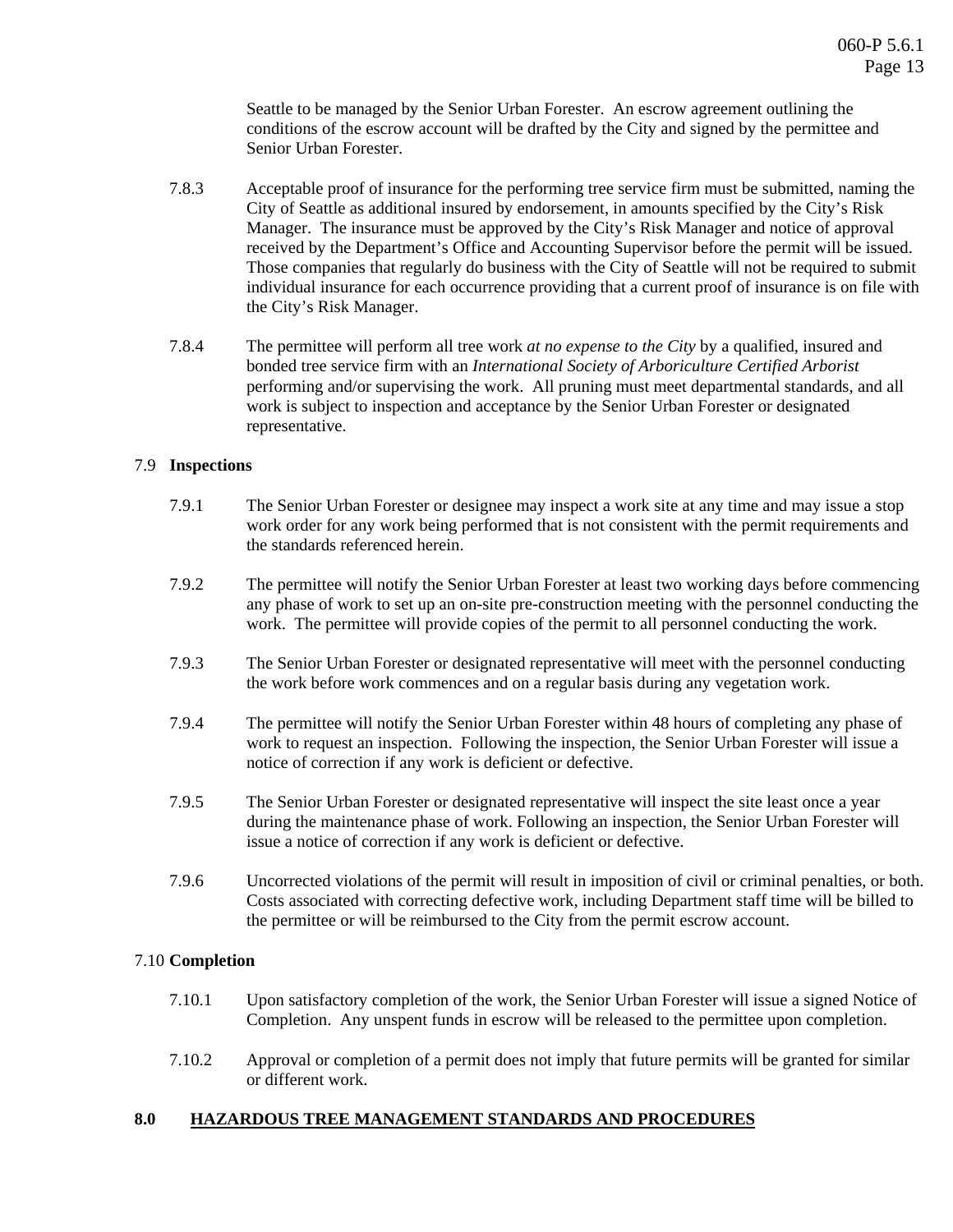- 8.1 The Department will assess and manage the risk of tree failure within the limits of available fiscal and human resources. Priority will be given to locations and situations with high probability of failure and high potential damage or injury that may result.
- 8.2 Visible defects that will be considered in hazard evaluation include, but will not be limited to, cracks in limbs and/or trunk, seams in limbs and/or trunk, spiral cracks in limbs and/or trunks, rib cracks, weak branch unions (V crotches), decay in limbs and/or trunk, cankers in limbs and/or trunk, deadwood, root problems, and poor tree architecture (form).
- 8.3 Aggravating factors in hazard evaluation will include, but not be limited to fast-growing species, sprouting from topping cuts, weak branch attachments, heavy end weight of branches, included bark, evidence of past branch/trunk failure, saturated soil, frequent irrigation, more than 30% of buttress roots decayed and/or disturbed, evidence of excessive mechanical bark damage, large dense crown, lack of basal trunk flare (poor taper), recent construction activity, willow soil, and mushrooms visible at base or in root zone. A combination of any of these factors may greatly elevate the hazard rating.
- 8.4 For determination of hazard rating the Department will utilize the Hazard Tree Assessment Tatum Guidelines as developed by the Minnesota Department of Forest Resources latest revision. See attachment. Trees that rate a high hazard will be considered an imminent risk and will be scheduled for immediate remediation. Trees that are rated a moderate risk may be reevaluated at a specific interval or scheduled for immediate remediation.
- 8.5 In cases where the hazard rating of a tree or trees is in dispute the Senior Urban Forester will utilize the International Society of Arboriculture Tree Hazard Evaluation Form to perform the evaluation. The final determination will be made by the Senior Urban Forester as designated in Section 5.1.
- 8.6 Corrective action for high hazard rated trees will be reasonable and prudent and may include:
	- Moving any at-risk structures, equipment, fixtures or recreational sites
	- Correction of the defect-by pruning, cabling and bracing, or tree removal
	- Closure of the area

### **9.0 REFERENCES**

*ANSI A300-1995 for Tree Care Operations-Tree, Shrub and Other Woody Plant Maintenance-Standards Practices*. 1995. American National Standards Institute.

Albers, J., and E. Hayes. 1993. *How to Detect, Assess, and Correct Hazard Trees in Recreational Areas*. Minnesota Department of Natural Resources Publication.

*City of Seattle Greenbelt Ordinance No. 111568,9*.

*City of Seattle Regulations for Environmentally Critical Areas*. 1992, amended 1994.

*Client Assistance Memo 331*. Revised 1998. Seattle Department of Design, Construction and Land Use.

*Construction Best Management Practices Manual.* City of Seattle.

*Council Resolution 28653 Greenspaces Policy* 1993.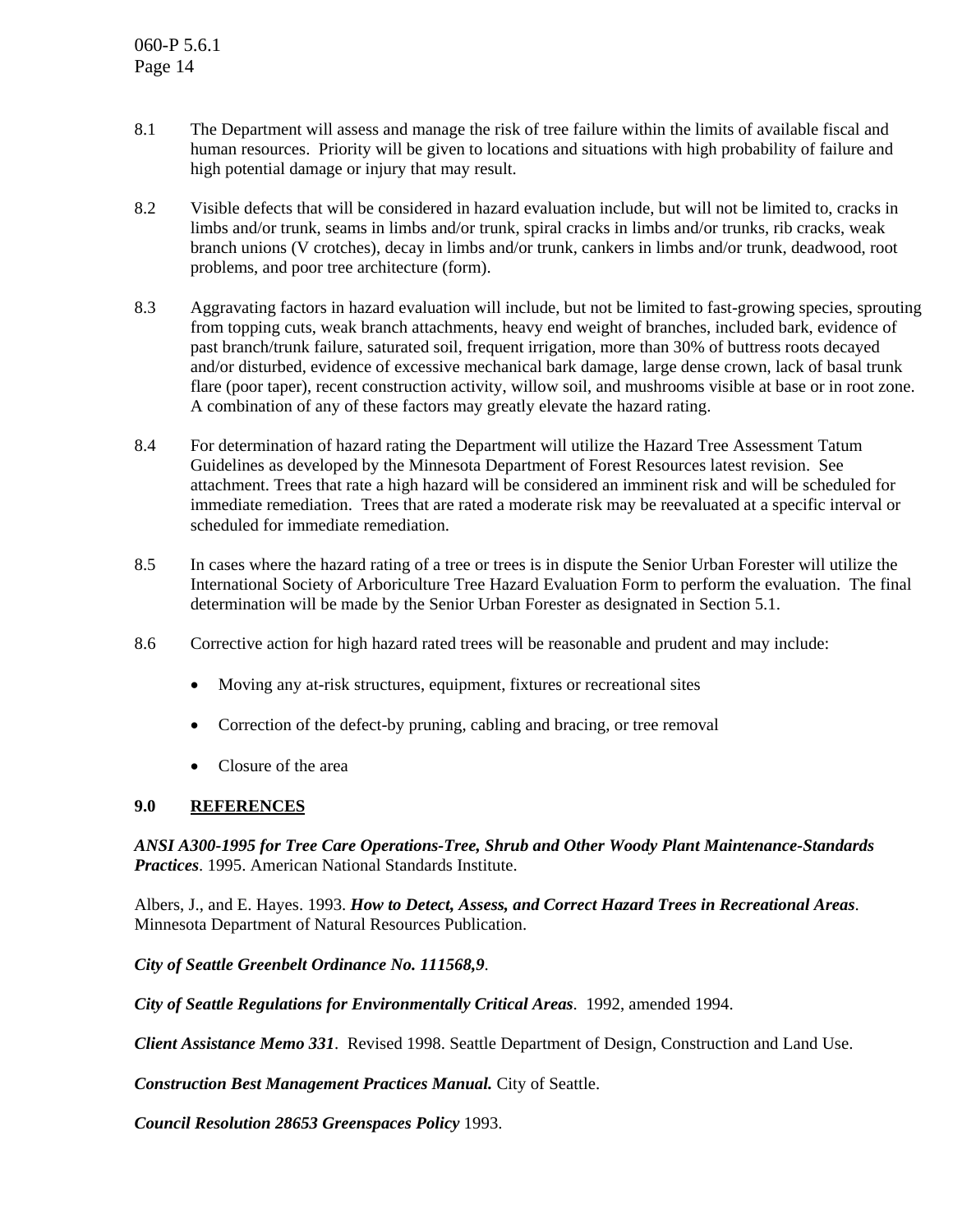*Director's Rule 3-94*. 1994. Seattle Department of Design, Construction and Land Use.

*Landscape, Horticulture and Urban Forestry Best Management Practices*. 1999. Seattle Parks and Recreation.

Nelda P. Matheny and James R. Clark. 1994. *Trees and Development: a Technical Guide to Preservation of Trees During Land Development*. International Society of Arboriculture.

Nelda P. Matheny and James R. Clark. *Evaluation of Hazard Trees in Urban Areas 2nd Edition*. International Society of Arboriculture.

*Public Involvement Policy for Proposals to Acquire Property, Initiate Funded Capital Projects, or Make Changes to a Park or Facility*. 1999. Seattle Department of Parks and Recreation.

**Seattle Department of Parks and Recreation Fees and Charges (current edition).** 

*Tree-Pruning Guidelines.* 1995. International Society of Arboriculture.

*Urban Wildlife and Habitat Management Plan*. 1994. Seattle Department of Parks and Recreation.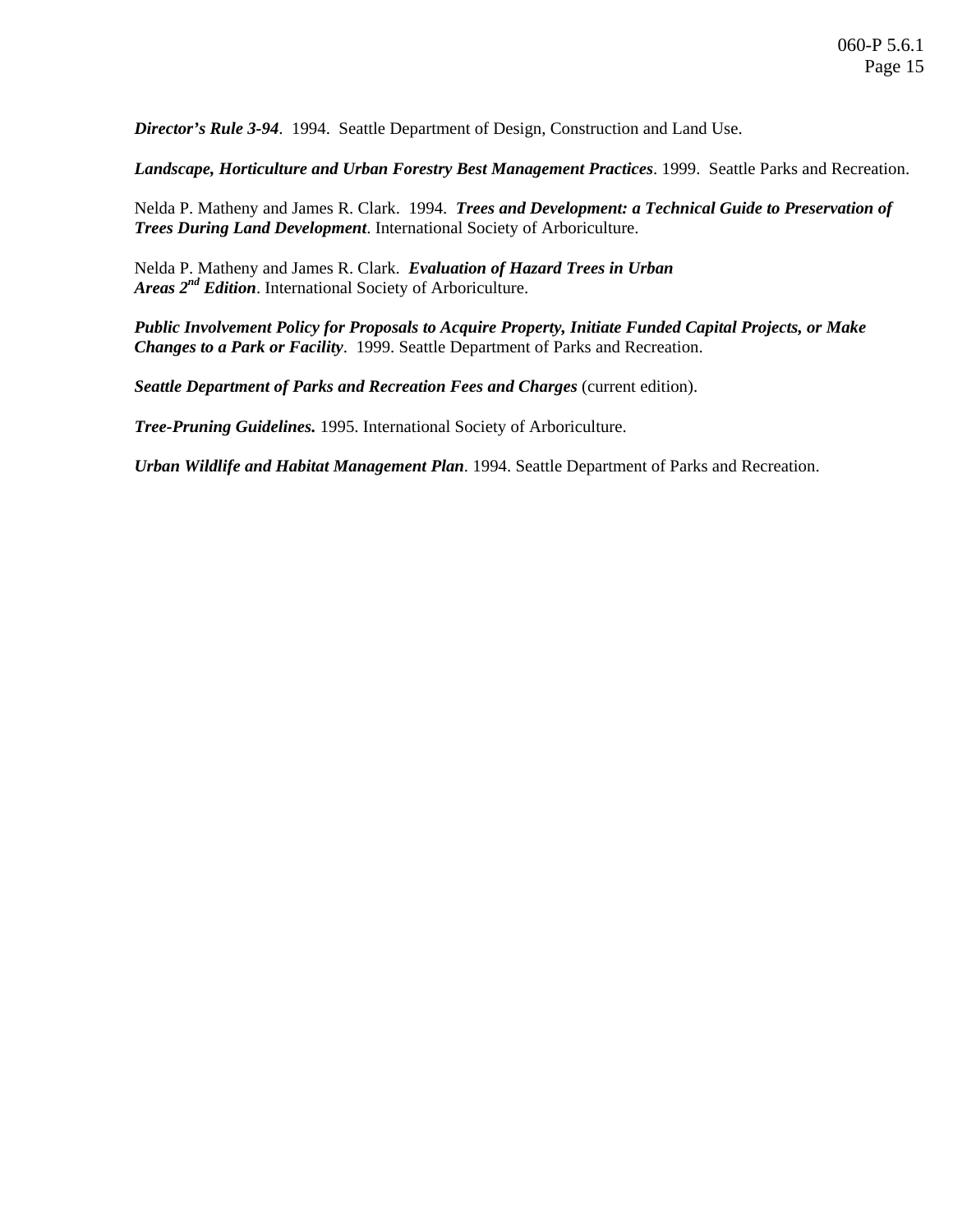#### **10.0 APPENDIX**

Designated Public Viewpoints include but are not limited to:

Bagley Viewpoint **E. Roanoke St. and 10th Ave. E.** Bellevue Place West end of Bellevue Place E. Belvedere Viewpoint S.W. Admiral Way and S.W. Olga St. Bhy Kracke Park End of Comstock Pl. off Bigelow Boren-Pike-Pine Park (Plymouth Columns) Hamilton Viewpoint California Ave. S.W. and S.W. Donald Harbor Vista Park (Seacrest Marina) 1660 Harbor Ave. S.W. Harborview Park 8th Ave. and Jefferson St. Jose Rizal Park  $1111 12^{th}$  Ave S. Kerry Park & Viewpoint (Franklin Place) 211 W. Highland Dr. Kinnear Park W. Olympic Pl. and 7th Ave. W. Kobe Terrace Main St. and Maynard Ave. S. Lakeview Park Lake Washington Blvd. E. and Hillside Dr. Louisa Boren Park 15<sup>th</sup> Ave. E. and E. Olin PL Marshall Viewpoint 7th Ave. W. and W.Highland Dr. (incl. Bette Bowen Memorial) Mayfair Park 2nd Ave. N. and Raye St. Parson's Gardens 7th Ave. W. and W. Highland Dr. Rainbow Point (Banner Place) N.E. Banner Place and Interstate 5 Rotary Viewpoint 35th Ave. S.W. and S.W. Alaska Schmitz, Emma, Memorial Overlook Park 4503 Beach Dr. S.W. Soundview Terrace Park  $11<sup>th</sup>$  Ave W. and W. Wheeler Sunset Hill Park 7531 34th Ave. N.W. Twelfth Avenue South Viewpoint 12th Ave. S. and S. McClennan

Magnolia Boulevard Magnolia Blvd, parking lot, S. of Montevisa Pl.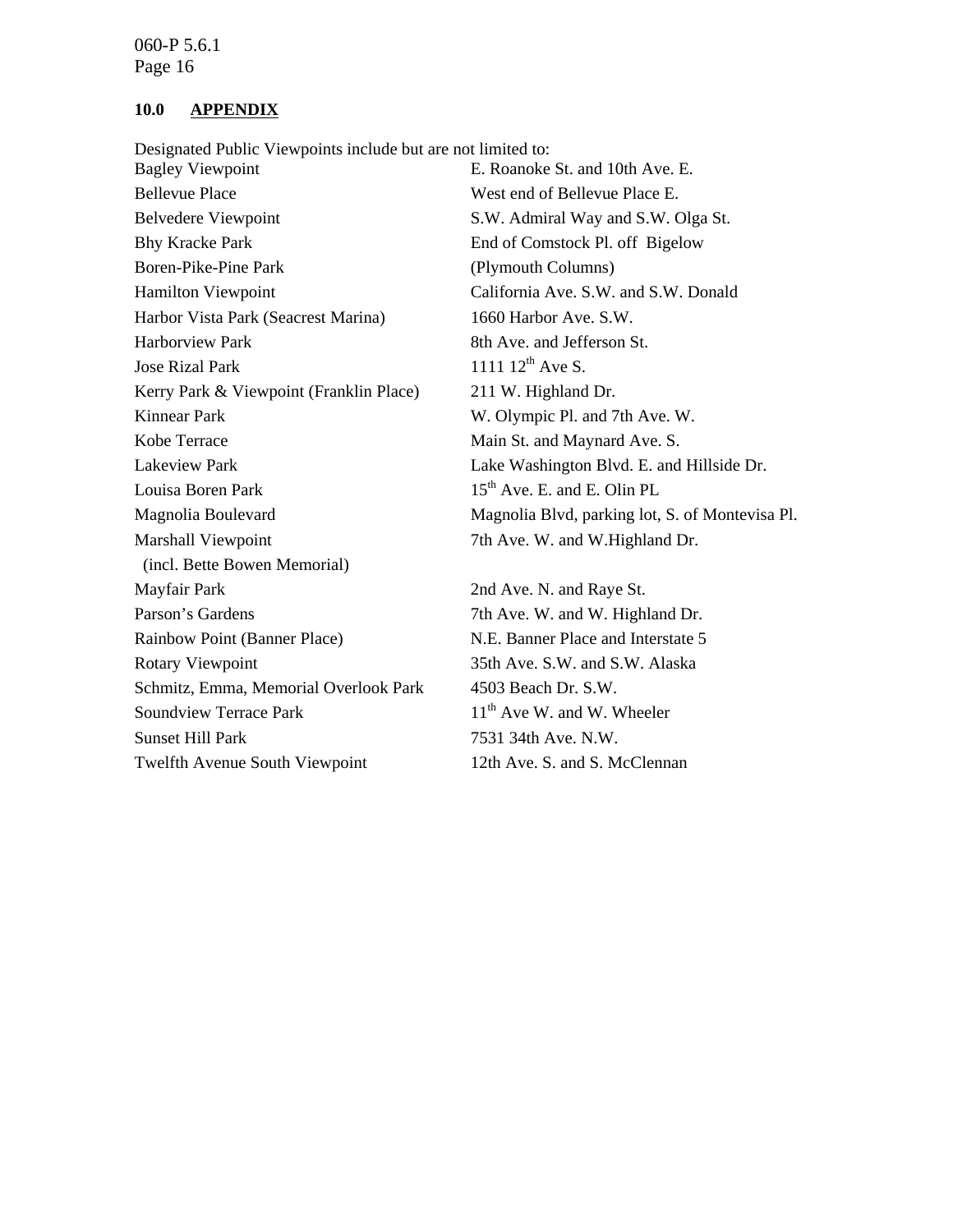Hazard Tree Assessment Tatum Guidelines – for illustration purposes only

### **HAZARD POTENTIAL**

| <b>Defect</b>                 | oModerate                                | $\bullet$ High                                     |
|-------------------------------|------------------------------------------|----------------------------------------------------|
| <b>Crack</b>                  | oStem has single crack with cavity or    | •Crack goes completely through stem                |
|                               | decay                                    | •Stem has 2 cracks on the same                     |
|                               | oStem has single crack $>5$ ft or spiral | segment with cavity or decay                       |
|                               | crack $>3$ ft                            | •Stem has crack in contact with another            |
|                               |                                          | defect or at base of leaning tree                  |
|                               |                                          | • Any branch with a crack                          |
| <b>Weak Unions</b>            | oA weak union with inrolled bark         | • A weak union that is also cracked,               |
|                               |                                          | cankered, or decayed                               |
| Decay                         | oCanker-rot infection                    | •Internal decay $>2/3$ of stem radius or           |
|                               |                                          | root collar *                                      |
|                               |                                          | •Canker-rot infection in the hot spot <sup>8</sup> |
|                               |                                          | •Cavity or decay in contact with a                 |
|                               |                                          | crack                                              |
|                               |                                          | • Any branch with decay                            |
| Canker                        | oCanker affects $>1/2$ of tree's         | •Canker in tree's hot spot and affects             |
|                               | circumference                            | $>1/2$ of tree's circumference                     |
|                               | oCanker at base of leaning tree          | •Canker in contact with a crack or                 |
|                               |                                          | decay                                              |
|                               |                                          | •Canker and decay in the hot spot                  |
| <b>Dead</b>                   |                                          | •Any lodged branch                                 |
|                               |                                          | • Any dead tree, top or branch                     |
| <b>Poor Tree Architecture</b> | oBranch unbalanced with respect to       | • Tree leaning over target at $>45$                |
|                               | rest of crown mass                       | degrees                                            |
|                               | oBranch with sharp bend or twist         | •Tree leaning over target with a defect            |
|                               |                                          | in the hot spot                                    |
| <b>Root Problems</b>          | oRoot problems associated with stem      | •Freshly leaning tree with recent                  |
|                               | decay, crack, or canker                  | rootlifting, soil movement, or                     |
|                               |                                          | mounding                                           |
|                               |                                          | •Inadequate root support; $>1/2$ of roots          |
|                               |                                          | severed                                            |

From "How to Detect, Assess, and Correct Hazard Trees in Recreational Areas", 1993, Minnesota Department of Resources-Forestry. Revised March, 1996.

!Rule of thumb: Hazard trees have less than 1 inch of sound wood of outer shell, for every 6 inches of stem diameter.

Hot Spot: The area on a tree's trunk from 4.5' above ground to the first primary limb.